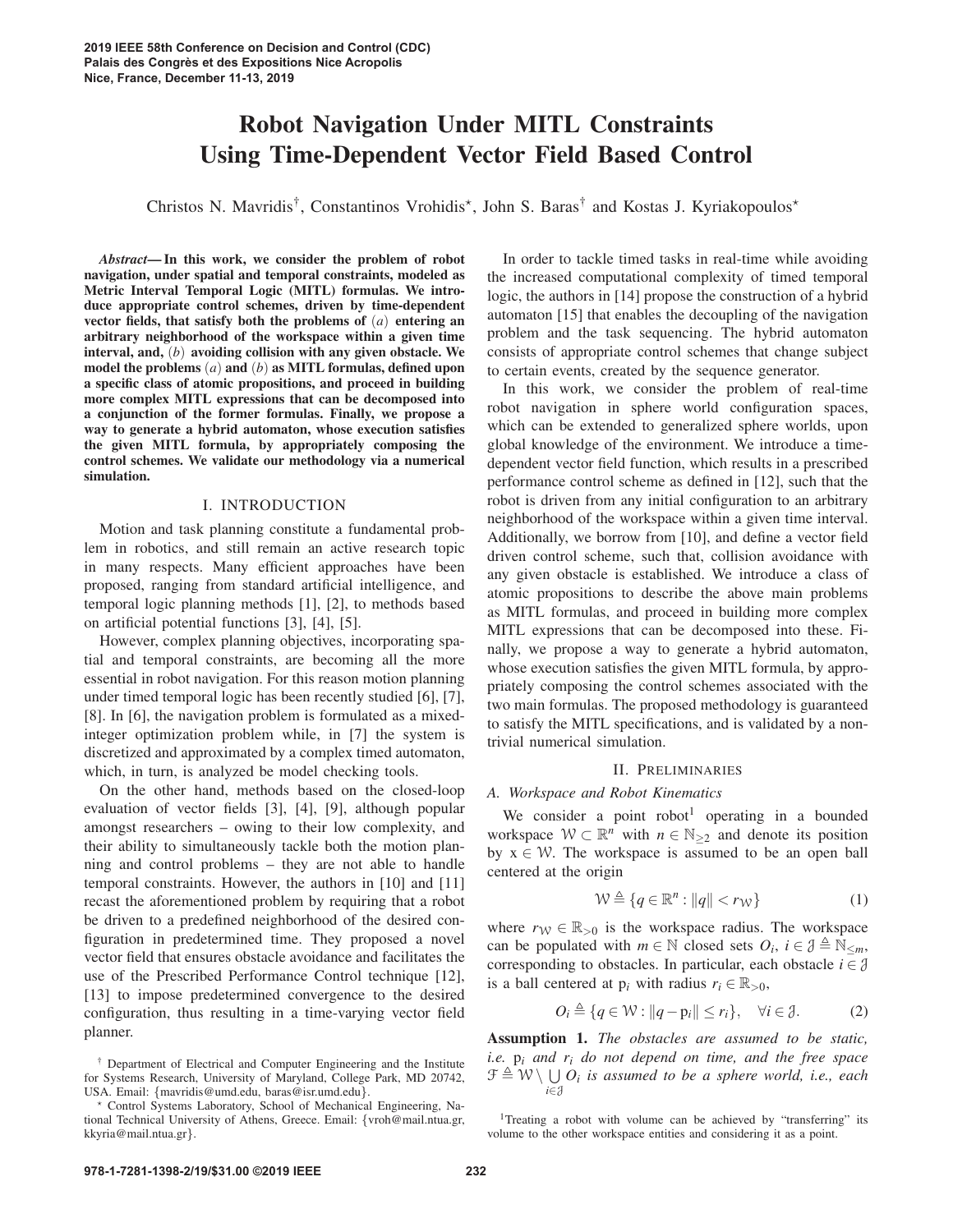*obstacle Oi is contained in workspace* W *and the obstacle sets are pairwise disjoint. This assumption will simplify further analysis, but can be alleviated as shown in [9], [11].*

Assumption 2 (Single Integrator Kinematics). *The robot kinematics are assumed to be given by the first order holonomic kinematic model*

$$
\dot{\mathbf{x}} = \mathbf{u} \tag{3}
$$

*where*  $x(0) = x_0 \in \mathcal{W}$  *and*  $u \in U \subseteq \mathbb{R}^n$ .

*B. Metric Interval Temporal Logic (MITL)*

**Definition 1.** An atomic proposition  $\pi : \mathcal{W} \to {\top, \bot}$  is *a statement about the system variables (x) that takes the Boolean constant* True( ) *or* False(⊥) *for some given values of the state variables.*

Definition 2. *The syntax of MITL formulas are defined according to the following grammar rules:*

$$
\phi ::= \top \mid \pi \mid \neg \phi \mid \phi_1 \wedge \phi_2 \mid \phi_1 \mathbf{U}_I \phi_2,
$$

*where*  $I \subseteq [0, \infty]$  *is an interval with end points in*  $\mathbb{O}_{\geq 0} \cup \{\infty\}$ ,  $\pi$  *is an atomic proposition, and*  $\top$  *and*  $\bot (= \neg \top)$  *are the Boolean constants true and f alse, respectively.*

Definition 3. *The semantics of an MITL formula* φ *is recursively defined over a trajectory*  $x_t$  *as:* 

 $x_t \models \pi \text{ iff } \pi(x_t) = \top$  $x_t \models \neg \pi \text{ iff } \pi(x_t) = \perp$  $x_t \models \phi_1 \land \phi_2$  *iff*  $x_t \models \phi_1$  *and*  $x_t \models \phi_2$  $x_t \models \phi_1 \mathbf{U}_I \phi_2$  *iff*  $\exists s \in I$  *s.t.*  $x_{t+s} \models \phi_2$  *and*  $\forall s' \leq s$ ,  $x_{t+s'} \models \phi_1$ .

Other Boolean operators can also be expressed [16], and the following MITL operators of special interest can be defined:

- $\Diamond_I \phi \equiv \top U_I \phi$  meaning that  $\phi$  will eventually become true within the time interval *I*, and
- $\Box_I \phi \equiv \neg \Diamond_I \neg \phi$  meaning that  $\phi$  is always true for the time interval *I*.

#### *C. Hybrid Automaton*

A Hybrid Automaton is a dynamical system that describes the evolution in time of the values of a set of discrete and continuous variables [14], [15].

Definition 4 (Hybrid Automaton). *A hybrid automaton H is an eleven tuple H* =  $(Q, X, E, U, f, \delta, Inv, guard, \rho, q_0, x_0)$ *, where*

- *Q is a set of discrete states or modes;*
- *X* is a set of continuous state space (normally  $X = \mathbb{R}^n$ );
- *E is a finite set of events;*
- *U* is a set of admissible controls (normally  $U \subseteq \mathbb{R}^m$ );
- $f: Q \times X \times U \rightarrow X$  *is a vector field;*
- $\delta$  :  $Q \times X \times E \rightarrow Q$  is a discrete state transition function;
- *Inv* ⊆ *Q*×*X is a set defining an invariant condition (also called domain);*
- guard  $\subseteq Q \times Q \times X$  is a set defining a guard condition;
- $\rho: Q \times Q \times X \times E \rightarrow X$  *is a reset function;*
- *q*<sup>0</sup> *is an initial discrete state;*
- *x*<sup>0</sup> *is an initial continuous state.*

# III. SAFE NAVIGATION IN PRESCRIBED TIME

In this section, we deal with the problem of navigation under temporal and spatial constraints, and in particular with the two main specifications met in the problem, i.e. within a given time interval, (*a*) enter a predefined neighborhood of the workspace, and (*b*) avoid any obstacles. We formulate (*a*) and (*b*) as MITL expressions, by introducing a set P of propositions that describe the presence of the robot in a certain area of the workspace:

Definition 5. *The set* P *is a set of atomic propositions p, each described by a pair of parameters*  $(x_p, r_p) \in W \times \mathbb{R}_{\geq 0}$ , *which describe the presence of the robot in a predefined neighborhood of a point*  $x_p \in \mathcal{W}$ *, i.e.,* 

if 
$$
p \in \mathcal{P}
$$
 then  

$$
p(x) = \top \Leftrightarrow ||x - x_p|| \le r_p.
$$

In what follows, we propose control laws, driven by appropriately defined time-dependent vector fields, such that for  $p \in \mathcal{P}$ , the MITL expressions  $\phi_a = \Diamond_I p$ , which states that "eventually within a time interval *J* enter an area of W", and  $\phi_b = \Box_I \neg p$ , which states that "always on the time interval *I* avoid an area of W", are satisfied.

## *A. Navigation within given time interval*

Consider the satisfiability problem:

**Problem 1** (Navigation within a given time interval). *Let*  $x(t) \in \mathcal{W}$ ,  $t \in [0, \tau_p]$  *be a trajectory satisfying the kinematics (3). Then the problem of navigating from* x(0) *to a predefined neighborhood of* W *within a given time interval*  $J = [0, \tau_p]$ *, can be formulated as:*

$$
x_0 \models \Diamond_J p
$$
  
s.t.  $p = p_{(x_p, r_p)} \in \mathcal{P}$   

$$
J = [0, \tau_p]
$$
  

$$
x_0 \triangleq x(0) \in \mathcal{W},
$$

*which states that*  $||x(t) - x_p|| \leq r_p$  *for some t* ∈ [0,  $\tau_p$ ]*.* 

Consider also the following problem studied in [10]:

Problem 2 (Prescribed Time Scale Navigation Problem). *Assuming single integrator robot kinematics,*

$$
\dot{x} = u
$$

*and for any pair of initial and final configurations*  $(x_0, x_d) \in \mathcal{W}^2$ , and any pair  $(r, \tau)$  with  $r, \tau > 0$ , determine *a time-varying controller*  $u : \mathbb{R}_{\geq 0} \times W \to \mathbb{R}^n$  *such that the workspace space* W *is forward invariant and*

$$
\|\mathbf{x}(t) - \mathbf{x}_d\| < r, \quad \forall t \ge \tau. \tag{4}
$$

Intuitively, equation (4) means that by time  $\tau$  the robot will have entered a ball of radius *r* centered at the desired configuration, and remain inside it thereafter.

Then, unraveling the definitions, we have that:

Proposition 1. *A solution* u*, of Problem 2 yields a closedloop trajectory x*(·)*, such that Problem 1 is satisfied for*  $(\mathbf{x}_p, r_p, \tau_p) = (\mathbf{x}_d, r, \tau).$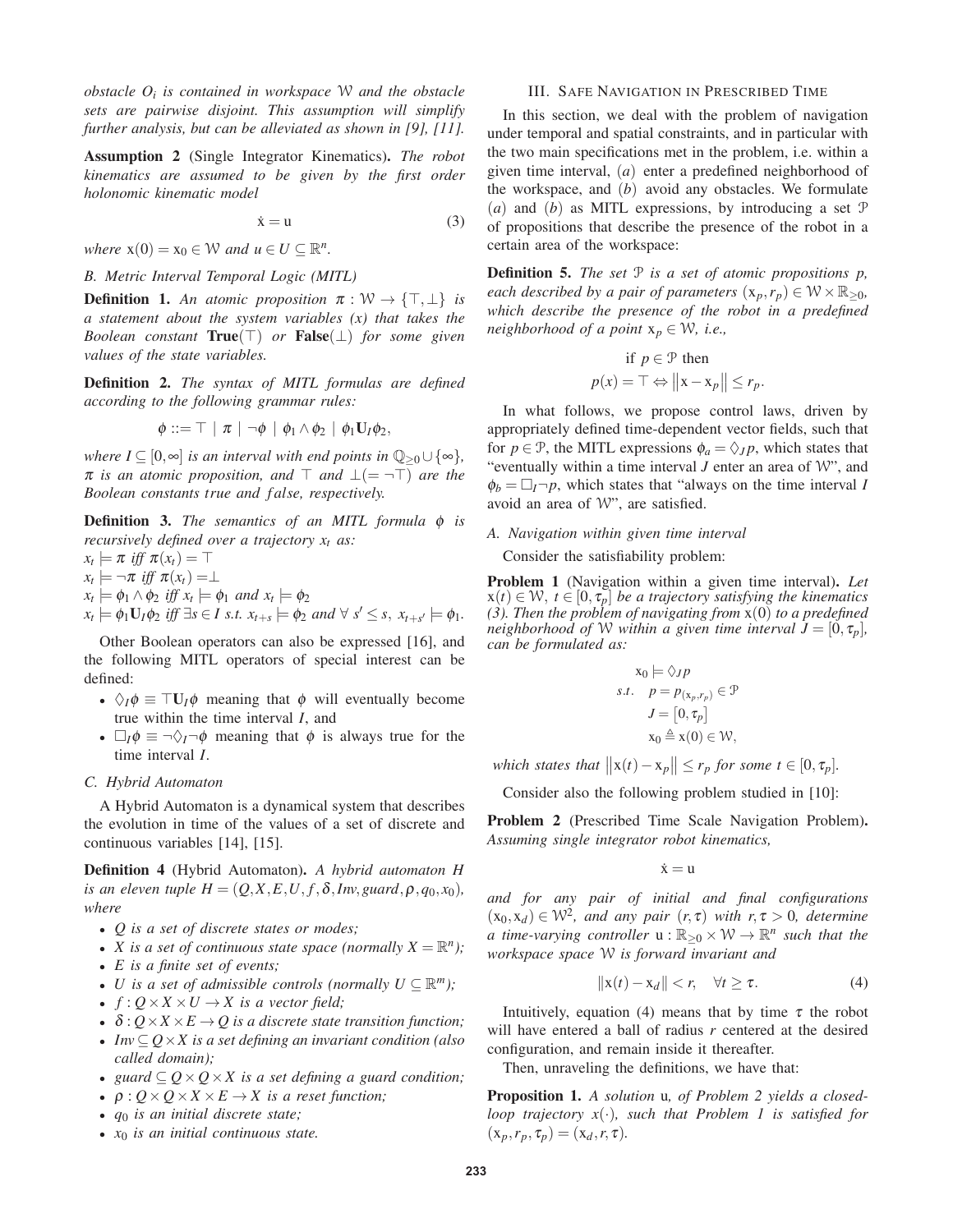As discussed in [10], we adopt the notion of prescribed performance control technique [12], [13], such that

$$
\gamma(\mathbf{x}) = \|\mathbf{x} - \mathbf{x}_d\|^2 < \rho(t), \quad \forall t \in \mathbb{R}_{\geq 0} \tag{5}
$$

where  $\rho$  is a designer-specified, smooth, bounded and decreasing function of time, here

$$
\rho(t) = (\rho_0 - \rho_\infty)e^{-lt} + \rho_\infty
$$

satisfying  $\rho_0 > \gamma(x_0)$ ,  $\rho_\infty < r^2$ ,  $l = l(r, \tau) \ge -\frac{1}{\tau} \ln \left( \frac{r^2 - \rho_\infty}{\rho_0 - \rho_\infty} \right)$  . The proposed controller is then defined as

$$
u_{\gamma}(t,x) = -\left(k\varepsilon(\xi) + \frac{1}{2}\alpha(t)\right)(x - x_d), \quad k > 0 \quad (6)
$$

where  $\varepsilon(\xi) \triangleq T(\xi) = \ln\left(\frac{1}{1-\xi}\right)$  $\Big), \xi \in \mathbb{R}_{\leq 1}, \text{ and } \alpha(t) \triangleq$  $-\frac{\dot{\rho}(t)}{\rho(t)} > 0$ , and can be expressed as  $u_{\gamma} = -\nabla U_{\gamma}$  where

$$
U_{\gamma}(t,x) = \frac{1}{2} \left[ \left( k + \frac{\alpha(t)}{2} \right) \gamma(x) + k \varepsilon(t,x) (\gamma(x) - \rho(t)) \right], \ k > 0
$$
\n(7)

Proposition 2. *The control law u*<sup>γ</sup> *defined in (6) is a solution to Problem 2.*

*Proof.* The detailed proof is given in [10].  $\Box$ 

#### *B. Obstacle Avoidance*

Consider the satisfiability problem:

**Problem 3** (Obstacle Avoidance). *Let*  $x(t) \in W$ ,  $t \in [0, \tau_p]$  *be a trajectory satisfying the kinematics (3). Then the problem of not entering a predefined neighborhood of* W *throughout a* given time interval  $J = [0, \tau_p]$ , can be formulated as:

$$
x_0 \models \Box_I \neg p,
$$
  
s.t.  $p = p_{(x_p, r_p)} \in \mathcal{P}$   

$$
J = [0, \tau_p]
$$
  

$$
x_0 \triangleq x(0) \in \mathcal{W} \setminus \{q \in \mathcal{W} : ||q - x_p|| \leq r_p\}
$$

*which states that*  $||x(t) - x_p|| > r_p$  *for all t* ∈ [0,  $\tau_p$ ]*.* 

Consider also the following problem:

Problem 4 (Obstacle Avoidance). *Assuming single integrator robot kinematics,*

$$
\dot{x}=u
$$

*and for any obstacle*  $O_i \triangleq \{q \in \mathcal{W} : ||q - p_i|| \leq r_i\}, i \in \mathcal{J}$ , *any initial configuration*  $x_0 \in \mathcal{F}_i \triangleq \mathcal{W} \setminus O_i$ *, and any*  $\tau > 0$ *, determine a time-varying controller*  $u : \mathbb{R}_{\geq 0} \times \mathcal{F}_i \to \mathbb{R}^n$  *such that the free space*  $\mathcal{F}_i$  *is forward invariant.* 

Intuitively,  $\mathcal{F}_i$  being forward invariant means that for every  $t \in [0, \tau]$  the robot will avoid obstacle  $O_i$ .

Proposition 3. *A solution* u*, of Problem 4 yields a closedloop trajectory x*(·)*, such that Problem 3 is satisfied for*  $(x_p, r_p, \tau_p) = (p_i, r_i, \tau).$ 

We adopt the vector field  $\beta_i(x)$  =  $\inf \{ ||q-p_i||^2 : q \in \mathcal{S}(x) \}, \quad i \in \mathcal{J}$ , introduced in [10], where  $S(x) \triangleq {q \in \mathbb{R}^n : q = (1 - \lambda)x + \lambda x_d, \lambda \in [0, 1]} \subset \mathcal{W}$ , with  $x_d \in \mathcal{F}_i$  being a desired configuration, to define the feedback law

$$
u_{\beta_i}(x) \triangleq \frac{\sigma_{i,\delta}(x)}{d_i(x)} \left( \nabla \beta_i(x) + \mathbb{1}_{\mathcal{M}_i}(x) (x - x_d)^\perp \right)
$$
(8)

where  $d_i(x) = ||x - p_i||^2 - r_i^2$ ,  $\sigma_{i,\delta}(x) : \mathbb{R} \to [0,1]$  are  $C^1$ switches that make the effect of the obstacle *Oi* local, as defined in [10], and the term  $1\mathcal{M}_i(x-x_d)^{\perp}$ , where  $(x - x_d)^{\perp}$  denotes a vector normal to  $x - x_d$ , and  $1\mathcal{M}_i$  denotes the indicator function of the set  $\mathcal{M}_i \triangleq \{q \in \mathcal{W} \setminus \{x_d\} : q = p_i + \mu(p_i - x_d), \mu \in \mathbb{R}_{\geq 0}\},\$ introduces a discontinuity necessary to prevent the robot from remaining in the set M*i*.

Proposition 4. *The control law u*β*<sup>i</sup> defined in (8) is a solution to Problem 4.*

*Proof.* The detailed proof is given in [10]. 
$$
\Box
$$

### *C. Composition of the proposed controllers*

In this section we simultaneously investigate the problems of navigation and obstacle avoidance in prescribed time, by appropriately composing the controllers defined in (6), and (8).

Consider the satisfiability problem:

**Problem 5** (Safe navigation in prescribed time). *Let*  $x(t) \in$  $W, t \in [0,t_f]$  be a trajectory satisfying the kinematics (3), *and*  $O_i \triangleq \{q \in \mathbb{W} : ||q - p_i|| \leq r_i\}$ ,  $\forall i \in \mathcal{J}$ , represent the obstacles of the workspace W, as defined in (2). Then *the problem of safe navigation in prescribed time can be formulated as:*

$$
x_0 \models (\Diamond_J p) \land \left(\bigwedge_{i \in \mathcal{J}} \Box_I \neg p_i\right)
$$
  
s.t.  $p = p_{(x_p, r_p)} \in \mathcal{P}$   
 $p_i = p_{(x_i, r_i)} \in \mathcal{P}, i \in \mathcal{J}$   
 $J = [0, \tau], I = [0, t_f], \tau \le t_f$   
 $x_0 \triangleq x(0) \in \mathcal{W} \setminus \bigcup_{i \in \mathcal{J}} O_i$ 

Then it follows from the work of Vrohidis et. al in [10] that, given the controllers  $u_{\gamma}$  and  $u_{\beta_i}$ ,  $i \in \mathcal{J}$  as defined in (6), and (8), the following proposition holds

Proposition 5. *The controller*

$$
u(t, \mathbf{x}) \triangleq u_{\gamma}(t, \mathbf{x}) + u_{\beta}(\mathbf{x}) \tag{9}
$$

*where*

$$
u_{\beta}(\mathbf{x}) \triangleq \sum_{i \in \mathcal{J}} u_{\beta_i}(\mathbf{x}) \tag{10}
$$

*along with system (3), yields*  $x(t)$ ,  $t \in I$  *that satisfies Problem 5, for*  $(x_p, r_p) = (x_d, r)$ *, and*  $(x_i, r_i) = (p_i, r_i)$ *,*  $\forall i \in \mathcal{J}$ *, as long as the obstacle sets are pairwise disjoint, i.e.,*  $O_i \cap O_j =$ 0, *for all*  $i, j \in \mathcal{J}, i \neq j$ , and  $||p_i - p_j|| > r_i + r_j + 2\bar{r}, \forall i, j \in$  $\beta, i \neq j$ .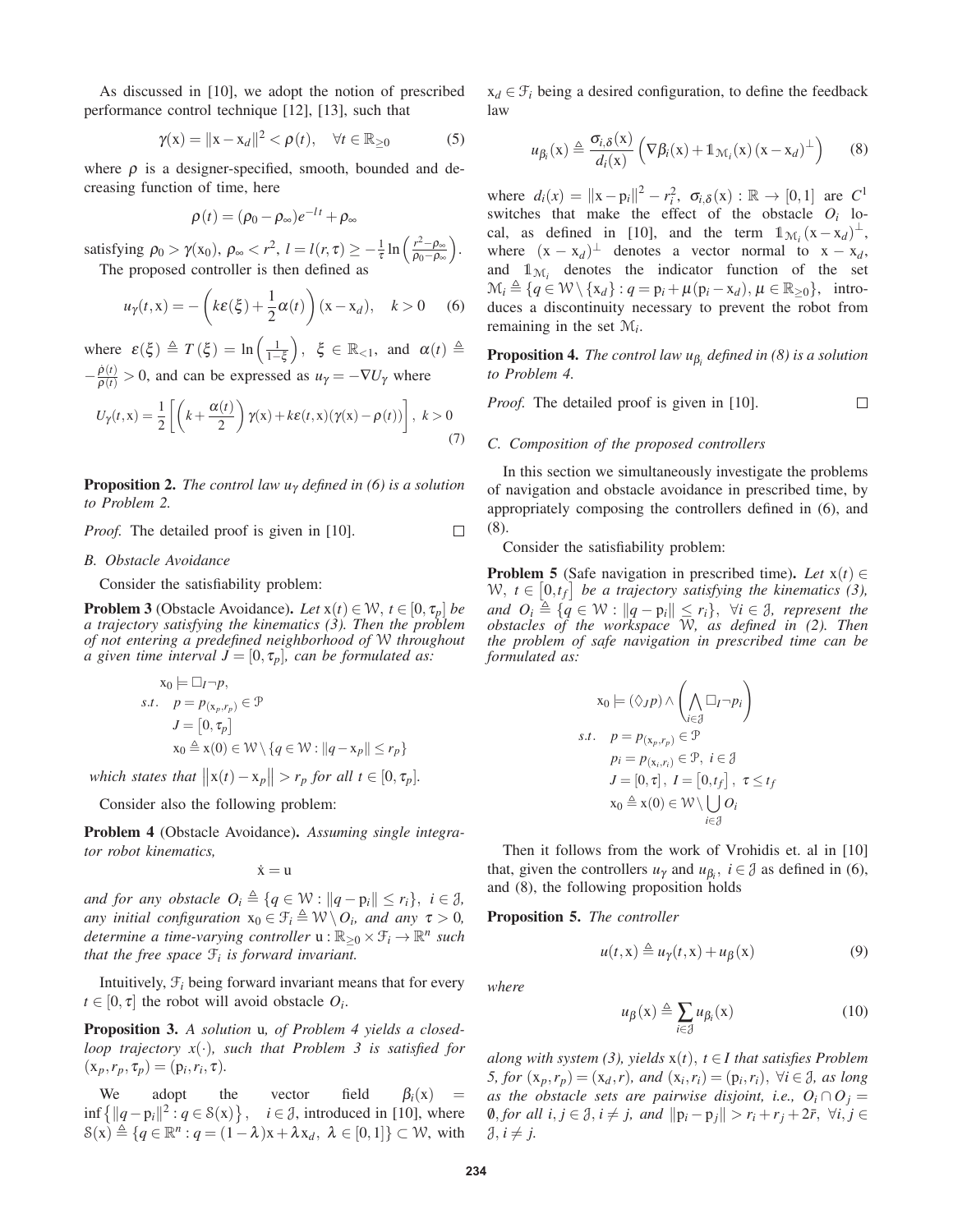# IV. COMPLEX MITL EXPRESSIONS IN ROBOT **NAVIGATION**

In this section, we investigate more complex MITL expressions that are useful in robot navigation, and can be decomposed into a conjunction of the simpler formulas  $\phi_a = \Diamond_J p$  and  $\phi_b = \Box_I \neg p$  as defined in Section III. Using the controllers  $u_{\gamma}$  and  $u_{\beta_i}$ ,  $i \in \mathcal{J}$  defined in (6), and (8), we define time-varying control schemes, modeled as hybrid automata (II-C), such that the original MITL expressions are satisfied.

## *A. Task Execution*

Because of our adherence to the set of atomic propositions P (Definition 5), some MITL expressions become indifferent in robot navigation applications. For example, given the robot kinematics (3), the formula  $\square_I p = \top$ ,  $p \in \mathcal{P}$ , is trivially satisfied by  $u \equiv 0$  if  $x(0) \models p$ , or not at all if  $x(0) \not\models p$ .

In this regard, it would be useful to request that the robot, once it is close to a desired configuration, execute a specific task, e.g. move in a certain way or grasp an object. We describe the execution of a task as an atomic proposition *q* belonging to the following set Q:

Definition 6. *The set* Q *is a set of atomic propositions q, each described by a pair of parameters*  $(x_q, r_q)$ *, and a function*  $f_q$ :  $\mathbb{R}_{\geq 0} \times C^n[0,\infty) \times \mathbb{W} \times \mathbb{R}_{\geq 0} \to \mathbb{W}$  which describe the presence *of the robot in a predefined neighborhood of a point*  $x_q \in W$ , *and the execution of a given task, respectively, i.e.,*

$$
if \ q \in \mathcal{Q} \ then
$$

$$
q(x) = \top \Leftrightarrow \begin{cases} ||x - x_q|| \le r_q \\ f_q(t, x(\cdot), x_q, r_q) = 0 \end{cases}
$$

*where t denotes time,* x *denotes the position of the robot at the given time, and*  $x(\cdot) \in C^n(\mathbb{R})$  *denotes the trajectory of the robot as a function of time.*

Assumption 3. *We assume that every atomic proposition*  $q \in \mathcal{Q}$  *used, is associated with a time interval*  $I = [0,t_f]$  *and a* controller  $u_{\psi}(\cdot)$  (that may depend on the function  $x(\cdot)$ ), *such that*

$$
\dot{\mathbf{x}}(t) = u_{\psi}(t) \Leftrightarrow \begin{cases} ||\mathbf{x}(t) - \mathbf{x}_q|| \le r_q \\ f_q(t, \mathbf{x}, \mathbf{x}_q, r_q) = 0 \end{cases}, t \in I
$$

*i.e.,*  $\phi_q = \Box_l q$  *is satisfied, provided that*  $||x(0) - x_q|| \leq r_q$ . *In other words, we request that the task can be executed by a closed loop system defined by the designer of the motion planning specifications, and ensures that*  $||x - x_q|| \le r_q$  *will always hold in I.*

Therefore, in view of Definition 6, the expression

$$
\Diamond_J \Box_I q, \ q \in \mathcal{Q}
$$

now takes the meaning that within time interval  $J = [0, t_J]$ , the robot will have entered an area of  $x_q \in W$ , and from that time, say  $\tau \in J$ , and until  $\tau + |I|$ , where  $|I| = \int_{t \in I} dt$ is the duration of *I*, the robot will be executing the task  $f_q(t, x, x_q, r_q) = 0$ . Noting that Q reduces to P for the trivial



Fig. 1. A hybrid automaton satisfying the expression  $\phi_{ea} = \Diamond_I \Box_I q$ ,  $q \in$  $Q, J = [0, t_J]$ . Note that  $\phi_{ea}$  can, equivalently, be written as  $\phi_{ea} = \Diamond_{[0, \tau_J]} p \land$  $\Box_{[\tau,\tau+|I|]}q$  where  $\tau_J = t_J - |I|$ ,  $\tau = \min\{t \in [0,\tau_J] : x(t) \models p\}.$ 

choice of  $f_q(t, x, x_s, r_q) \equiv 0$ , i.e. when there is no additional task to be executed, we get the following useful relation:

$$
\Diamond_J \Box_I q \equiv \Diamond_{[0,\tau_J]} p \land \Box_{[\tau,\tau+|I|]} q \tag{11}
$$

where  $\tau_J = t_J - |I|$ ,  $\tau = \min \{ t \in [0, \tau_J] : x(t) \models p \}$ , and  $p \in \mathcal{P}$ and  $q \in \mathcal{Q}$  are associated by  $\{x_q, r_q\} = \{x_p, r_p\}.$ 

It follows from (11) and Assumption 3 that

Proposition 6. *The expression*

$$
\phi_{ea} = \Diamond_J \Box_I q, \ q \in \mathcal{Q}, \ J = [0, t_J]
$$

*is satisfied by*  $x(0)$ *, if*  $\dot{x} = u_{ea}$ *, with* 

$$
u_{ea} = \begin{cases} u^p_\gamma(t, \mathbf{x}), & t \in [0, \tau] \\ u^q_\psi(t), & t \in [\tau, \tau + |I|] \end{cases}
$$
(12)

*where*  $\tau = \min \{ t \in [0, \tau_J] : x(t) \models p \}, \tau_J = t_J - |I|, u_\gamma^p$  *is defined as in (6) for the proposition p which is associated* with *q* by  $\{x_q, r_q\} = \{x_p, r_p\}$ , and  $u^q_\psi$  is designed for *proposition q and is known (Assumption 3).*

We can use the controller defined in (12) to construct a hybrid automaton that satisfies the formula  $\phi_{ea} = \Diamond_J \Box_I q$ ,  $q \in$  $Q, J = [0, t_J]$ . Because of space limitation, we omit the formal definition of the hybrid automaton and proceed with the usual graphical representation in Figure 1.

Remark 1. *We note that the time instance* τ *in (11) and (12) is not known a priori, but results from the execution of the system (3) with*  $u = u_{ea}$ . *In fact, time*  $\tau$  *essentially corresponds to the event*  $x(t) = p$  *triggering an appropriately defined state transition function of the hybrid automaton, as shown in Fig. 1. As a result, such time* τ *may not exist at all, in which case, the problem is not satisfiable (see Section IV-D).*

#### *B. Precedence Constraints*

It is easy to see that, by definition:

$$
\phi_1 \mathbf{U}_I \phi_2 \equiv \Box_{[0,\tau]} \phi_1 \wedge \Diamond_{[0,t_f]} \phi_2
$$

where  $I = [0, t_f]$ ,  $\phi_1, \phi_2$  are MITL formulas, and  $\tau \in I$  is such that  $\tau = \min\{t \in I : x(t) \models \phi_2\}.$ 

An important use of the timed Until operator in motion planning is to impose *precedence constraints*, i.e., a proposition  $p_1$  be satisfied prior to another,  $p_2$ , which is captured in the MITL expression:

$$
\neg p_2 \mathbf{U}_I p_1 \wedge \Diamond_J p_2 \equiv \Diamond_I p_1 \wedge \Box_{[0,\tau]} \neg p_2 \wedge \Diamond_{[\tau,t_{Jf}]} p_2 \qquad (13)
$$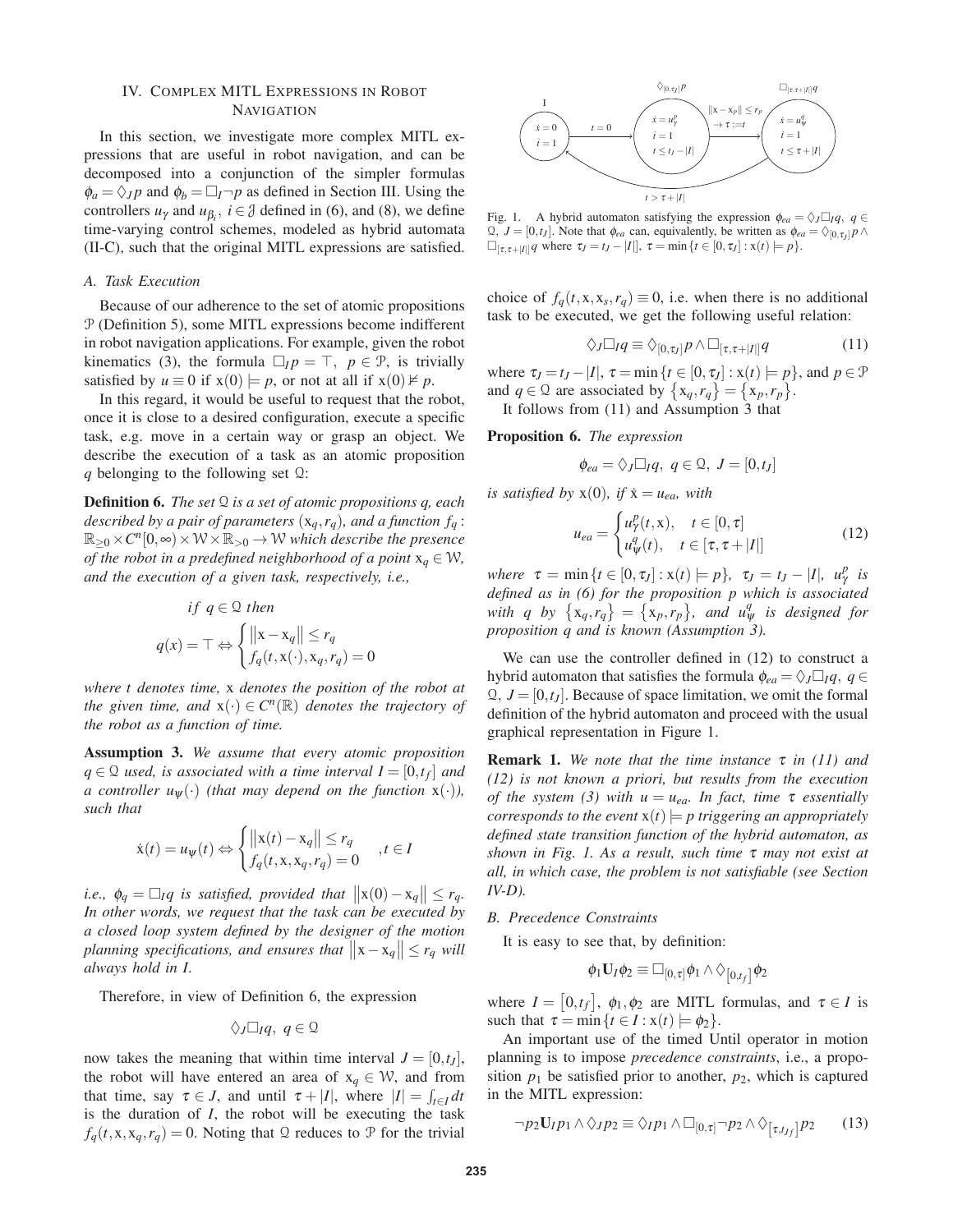

Fig. 2. A hybrid automaton satisfying the expression  $\phi_{pr} = \neg p_2 \mathbf{U}_l p_1 \wedge$  $\Diamond_J p_2, p_1, p_2 \in \mathcal{P}$ , where  $I = [0, t_{If}], J = [0, t_{If}].$  Note that  $\phi_{pr}$  can, equivalently, be written as  $\phi_{pr} = \Diamond_I p_1 \land \Box_{[0,\tau]} \neg p_2 \land \Diamond_{[\tau,t_{If}]} p_2$  where  $\tau =$  $\min \{t \in I : \mathbf{x}(t) \models p_1\}.$ 

where  $I = [0, t_{If}], J = [0, t_{If}], t_{If} > t_{If}, p_1, p_2 \in \mathcal{P}$ , and  $\tau =$  $\min \{t \in I : x(t) \models p_1\}$  (see Remark 1).

It follows from eq. (13) and Proposition 5 that

Proposition 7 (Precedence Constraints). *The expression*

$$
\neg p_2 \mathbf{U}_I p_1 \land \Diamond_J p_2, p_1, p_2 \in \mathcal{P}
$$

where  $I = \left[0, t_{If}\right]$ , and  $J = \left[0, t_{If}\right]$  is satisfied by  $\mathbf{x}(0)$ , if  $\dot{x} = u_{pr}$ , with

$$
u_{pr} = \begin{cases} u_{\gamma}^{p_1}(t, x) + u_{\beta}^{p_2}(x), & t \in [0, \tau_1] \\ u_{\gamma}^{p_2}(t, x), & t \in [\tau_1, \tau_2] \end{cases}
$$
(14)

*where*  $\tau_1 = \min\{t \in I : x(t) \models p_1\}$ , and  $\tau_2 =$  $\min \left\{ t \in [\tau_1, t_{Jf}] : \mathbf{x}(t) \models p_2 \right\}$  (see Remark 1),  $u_\gamma^{p_1}$ ,  $u_\gamma^{p_2}$  are *defined as in (6) for propositions p*<sup>1</sup> *and p*2*. respectively,* and,  $u_{\beta}^{p_2}$  *is defined as in (10) for*  $\mathcal{J} = \{1\}$ *, and an obstacle O*<sup>1</sup> *defined by the parameters of proposition p*2*.*

We can use the controller defined in (14) to construct a hybrid automaton that satisfies the formula  $\phi_{pr} = \neg p_2 \mathbf{U}_I p_1 \wedge$  $\Diamond_{I} p_{2}, p_{1}, p_{2} \in \mathcal{P}$ . Due to space limitation, we only provide the graphical representation in Figure 2.

## *C. A complex example*

Consider the following motion planning specification:

"Until time  $t_u$ , enter the sphere  $\{x \in \mathcal{W} : ||x - x_a|| \le r_a\},\$ and, for time duration of  $t_a < t_u$ , do the task  $f_a(t, x, x_a, r_a) = 0$ . After this is finished  $(t \leq t_u)$ , enter the sphere  $\{x \in \mathcal{W} : ||x - x_b|| \le r_b\}$  before time  $t_e > t_u$ , and, for time duration of  $t_b$ , do the task  $f_b(t, x, x_b, r_b) = 0$ . Meanwhile, at all times, avoid the obstacles  $\{x \in \mathcal{W} : ||x - p_i|| \leq r_i\}, i \in \mathcal{J}$ ."

This is captured by the following MITL formula:

$$
\phi = \left(\Diamond_{[0,t_e+t_b]} \Box_{[0,t_b]} B^q\right) \land \left(\neg B^q \mathbf{U}_{[0,t_u]} \Box_{[0,t_a]} A^q\right) \land \left(\bigwedge_{i \in \mathcal{J}} \Box \neg O_i\right) \tag{15}
$$

where  $t_a < t_u < t_e$ ,  $A^q$ ,  $B^q \in \mathcal{Q}$  are associated with  $A^p$ ,  $B^p \in \mathcal{Q}$ P via  $(x_p^A, r_p^A) = (x_q^A, r_q^A)$ , and  $(x_p^B, r_p^B) = (x_q^B, r_q^B)$ , and  $O_i \in$ P, *i* ∈ J.

Following the same methodology we can write:

$$
\phi = \Diamond_{[0,t_u-t_a]} A^P \wedge \Box_{[\tau_1,\tau_1+t_a]} A^q \wedge \Box_{[0,\tau_1+t_a]} \neg B^P \wedge
$$

$$
\Diamond_{[\tau_1+t_a,t_e]} B^P \wedge \Box_{[\tau_2,\tau_2+t_b]} B^q \wedge \left(\bigwedge_{i \in \mathcal{J}} \Box \neg O_i\right)
$$



Fig. 3. A hybrid automaton satisfying the expression  $\phi =$  $(\overline{\Diamond}_{[0,t_e+t_b]} \Box_{[0,t_b]} B^s) \land (\neg B^s \mathbf{U}_{[0,t_u]} \Box_{[0,t_a]} A^s) \land (\overline{\Diamond}_{i \in \mathcal{J}} \Box \neg O_i).$ 

where  $t_a < t_u < t_e$ ,  $\tau_1 = \min \{ t \in [0, t_u - t_a] : x(t) \models A^p \}$ , and  $\tau_2 = \min\{t \in [\tau_1 + t_a, t_e] : x(t) \models B^p\}$  (see Remark 1).

Finally we can construct a hybrid automaton that satisfies the formula  $\phi$ . Due to space limitation, we provide only the graphical representation in Figure 3.

#### *D. Limitations*

At first, we note that we are not addressing a decision, or optimization, problem, but instead propose a control scheme that satisfies a given MITL formula. As a result, formulas such as  $\phi_1 = \Diamond_I(p_1 \lor p_2), p_1, p_2 \in \mathcal{P}$ , are not of particular interest and cannot be handled by the given approach. We assume that this has been taken care of by the designer of the MITL specifications.

Secondly, we stress that, as discussed in [14], our methodology reduces the time-constrained navigation problem into a scheduling problem for the generated hybrid automaton. We generate the hybrid automaton by decomposing the given MITL expression  $\phi$ , into  $\phi = \phi_1 \wedge \ldots \wedge \phi_k$  such that the controllers  $u_i$  that make the system (3) satisfy  $\phi$  are known for each  $\phi_i$ ,  $i = 1, ..., k$ . In order to do that, we address the scheduling problem, using the auxiliary variables  $\tau_i \in \{t : x(t) \models \phi_i\}, i = 1, \ldots, k$ , to define  $\phi_i, j \neq i$ , as, for example, in (11) and (12). It follows from the above and from Remark 1, that the time instances  $\tau_i$ ,  $i = 1, \ldots, k$  are not uniquely defined and may not exist. Therefore, the task sequencing problem can be further addressed on its own, especially under constraints on the robot dynamics, or the control input.

# V. SIMULATION RESULTS

To demonstrate the applicability of the proposed methodology, we simulate the hybrid automaton generated for the MITL formula (15), as shown in Figure 3.

The workspace is defined as the open ball  $W \triangleq \{q \in$  $\mathbb{R}^2$ :  $\|q\|$  < 15}. The parameter values are chosen such that  $t_a = t_b = 3, t_u = 10, t_e = 22, (x_q^A, r_q^A) = (x_p^A, r_p^A) = ([0, 0], 1),$ and  $(x_q^B, r_q^B) = (x_p^B, r_p^B) = (\frac{3}{4}, 2)$ . The parameters  $(p_i, r_i)$ of the obstacles  $O_i$ ,  $i = 1, \ldots, 10$  are given by  $([0,5],3)$ ,  $([6,3],2), ([-6,3],2), ([0,-7],3), ([6,-5],2), ([-6,-5],2),$  $([10,0],2), ([-10,0],2), ([3,-0.9],2), \text{ and } ([-3,-0.9],2),$ respectively. The task  $f_a(t, x, x_a, r_a) = 0$  is defined such that the robot moves in a clockwise circular trajectory in a